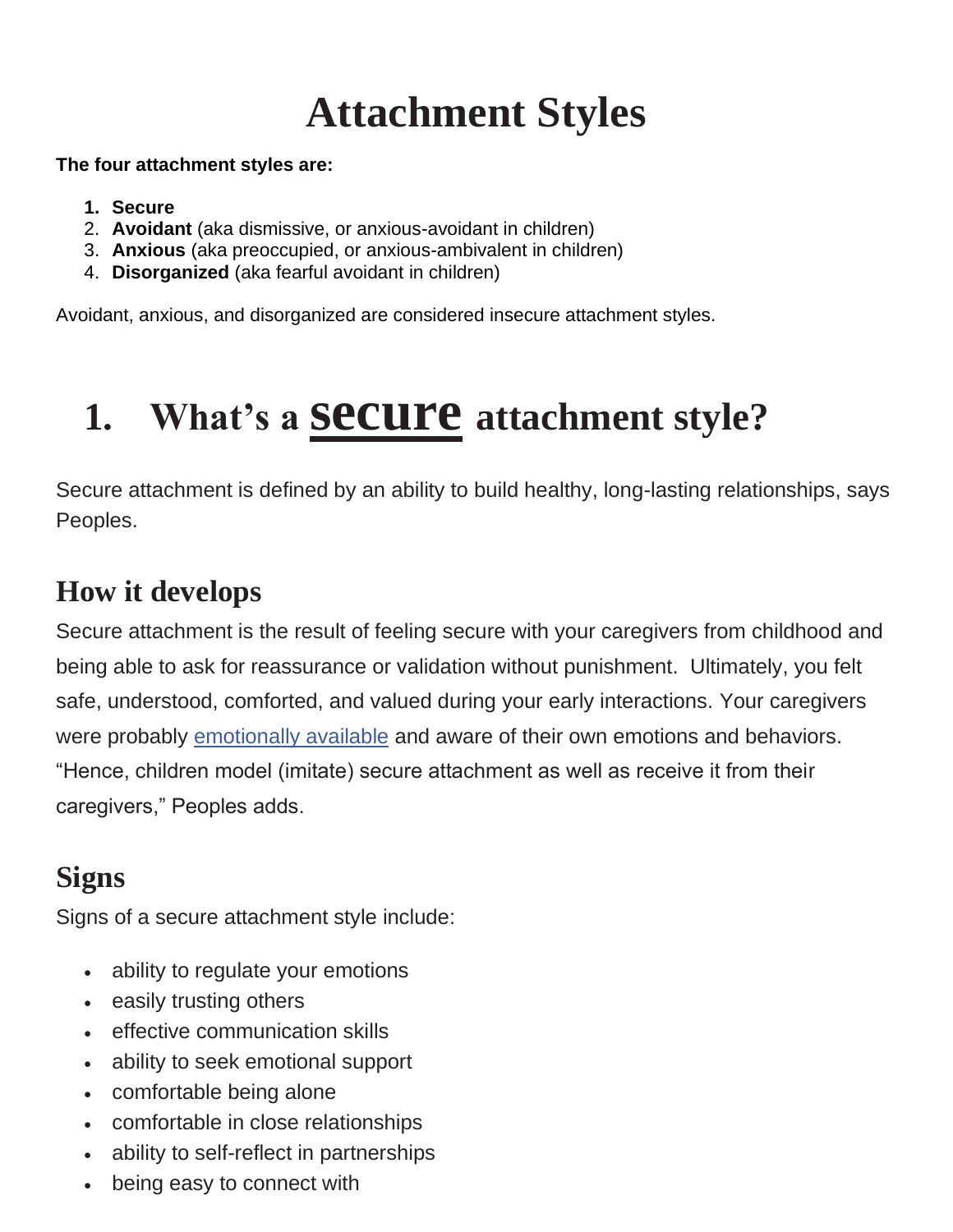- ability to manage conflict well
- high self-esteem
- ability to be emotionally available

### **How it manifests in relationships**

"Securely attached people grow up feeling secure emotionally and physically and can engage in the world with others in a healthy way," says Peoples. As a result, people with secure attachment styles tend to navigate relationships well. They're generally positive, trusting, and loving to their partners. "They trust their partners' intentions and jealousy is often not an issue for them," adds Peoples. "Securely attached people feel that they're worthy of love and don't need external reassurance."

# **2. What's an avoidant attachment style?**

Avoidant, dismissive-avoidant, or anxious-avoidant are all words for the same insecure attachment style. "[It's] defined by failures to build long-term relationships with others due to an inability to engage in physical and emotional intimacy," says Peoples.

### **How it develops**

In childhood, you may have had strict or emotionally distant and absent caregivers.

Your caregivers may have:

- left you to fend for yourself
- expected you to be independent
- reprimanded you for depending on them
- rejected you when expressing your needs or emotions
- been slow to respond to your basic needs

"Some avoidant-producing parents are outright neglectful but others are simply busy, slightly disinterested, and more concerned with things like grades, chores, or manners than feelings, hopes, dreams, or fears," adds Jordan. As a result, Peoples says these children may learn to adopt a strong sense of independence so they don't have to rely on anyone else for care or support.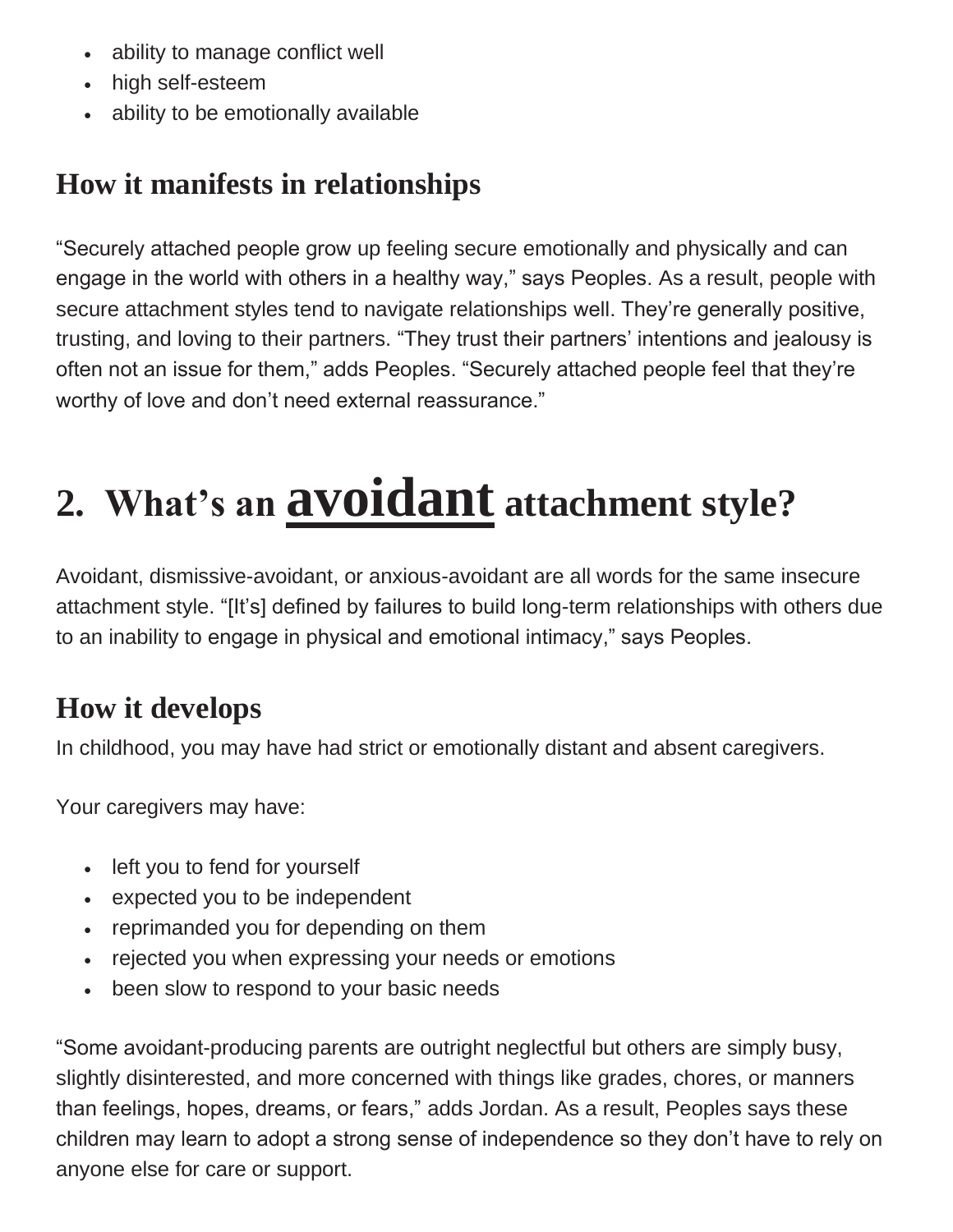### **Signs**

You might have an anxious-avoidant attachment style if you:

- persistently avoid emotional or physical intimacy
- feel a strong sense of independence
- are uncomfortable expressing your feelings
- are dismissive of others
- have a hard time trusting people
- feel threatened by anyone who tries to get close to you
- spend more time alone than interacting with others
- believe you don't need others in your life
- "Commitment issues "

### **How it manifests in relationships**

Anxious-avoidant attached adults may tend to navigate relationships at an arm's length, says Peoples. "The need for emotional intimacy is simply lacking in this type of individual, so romantic relationships are not able to reach any level of depth," she adds.

"While they allow romantic partners to engage with them, they avoid getting emotionally close," Peoples explains. "A partner may feel as if they can never get inside and will inevitably be stone-walled or dismissed when the relationship feels too serious for the anxious-avoidant partner."

# **3. What's an anxious attachment style?**

Anxious — also known as anxious-ambivalent or anxious-preoccupied — attachment style is another type of insecure attachment characterized by:

- fear of rejection
- fear of abandonment
- depending on a partner for validation and emotional regulation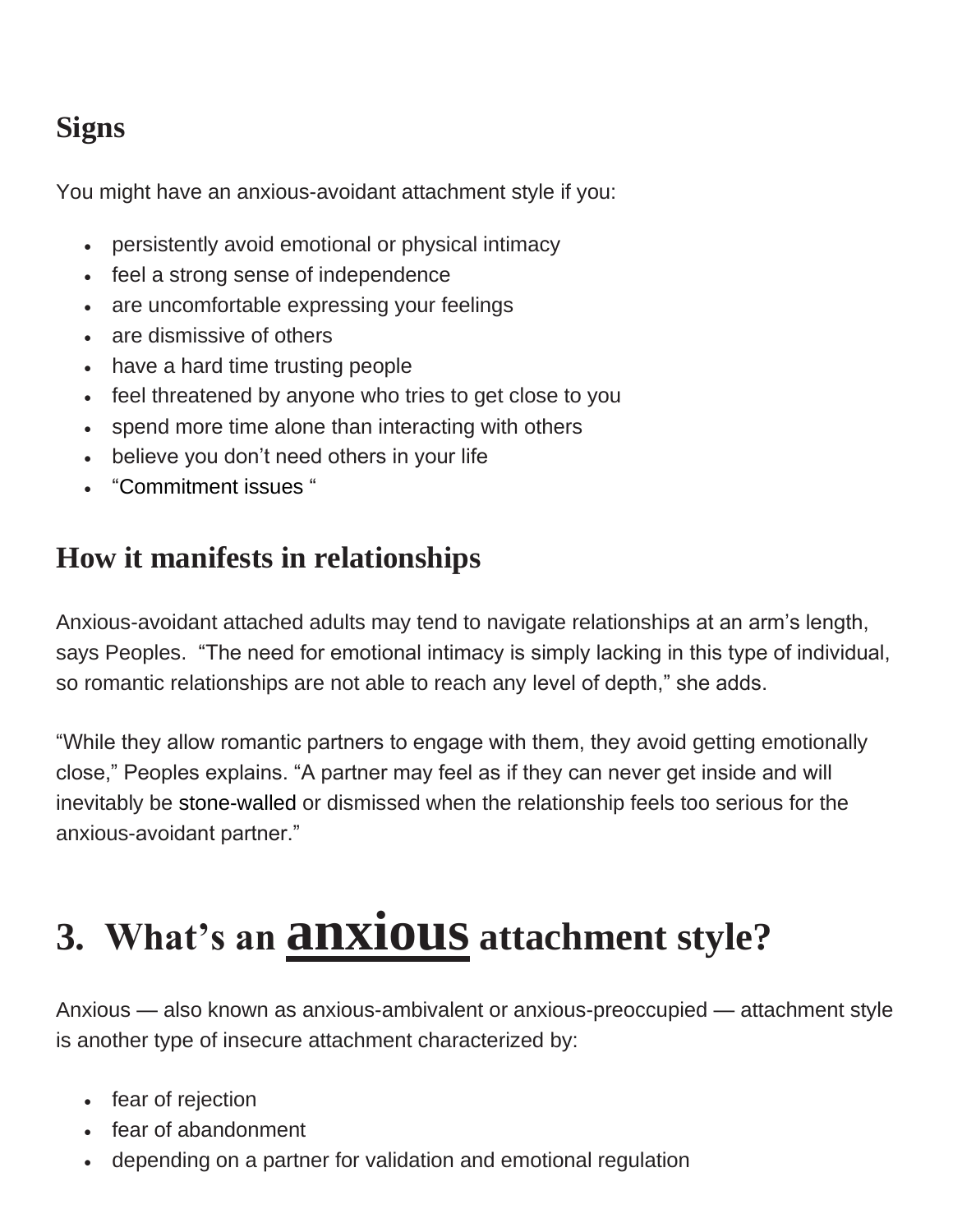• codependent tendencies

### **How it develops**

This attachment style stems from inconsistent parenting that isn't attuned to a child's needs. "These children have difficulty understanding their caregivers and have no security for what to expect from them moving forward. [They're] often confused within their parental relationships and feel unstable," says Peoples. "Children with this attachment style experience very high distress when their caregivers leave. Sometimes, the parents will be supportive and responsive to the child's needs while at other times, they will not be attuned to their children," she adds.

If you have an anxious attachment style, Jordan notes that your parents may have also:

- alternated between being overly coddling and detached or indifferent
- been easily overwhelmed
- been sometimes attentive and then push you away
- made you responsible for how they felt

"Therefore, these children often grow up thinking they are supposed to take care of other people's feelings and often become codependent," Peoples says.

### **Signs**

Signs you might have an anxious attachment style include:

- clingy tendencies
- highly sensitive to criticism (real or perceived)
- needing approval from others
- jealous tendencies
- difficulty being alone
- low self-esteem
- feeling unworthy of love
- intense fear of rejection
- significant fear of abandonment
- difficulty trusting others
- •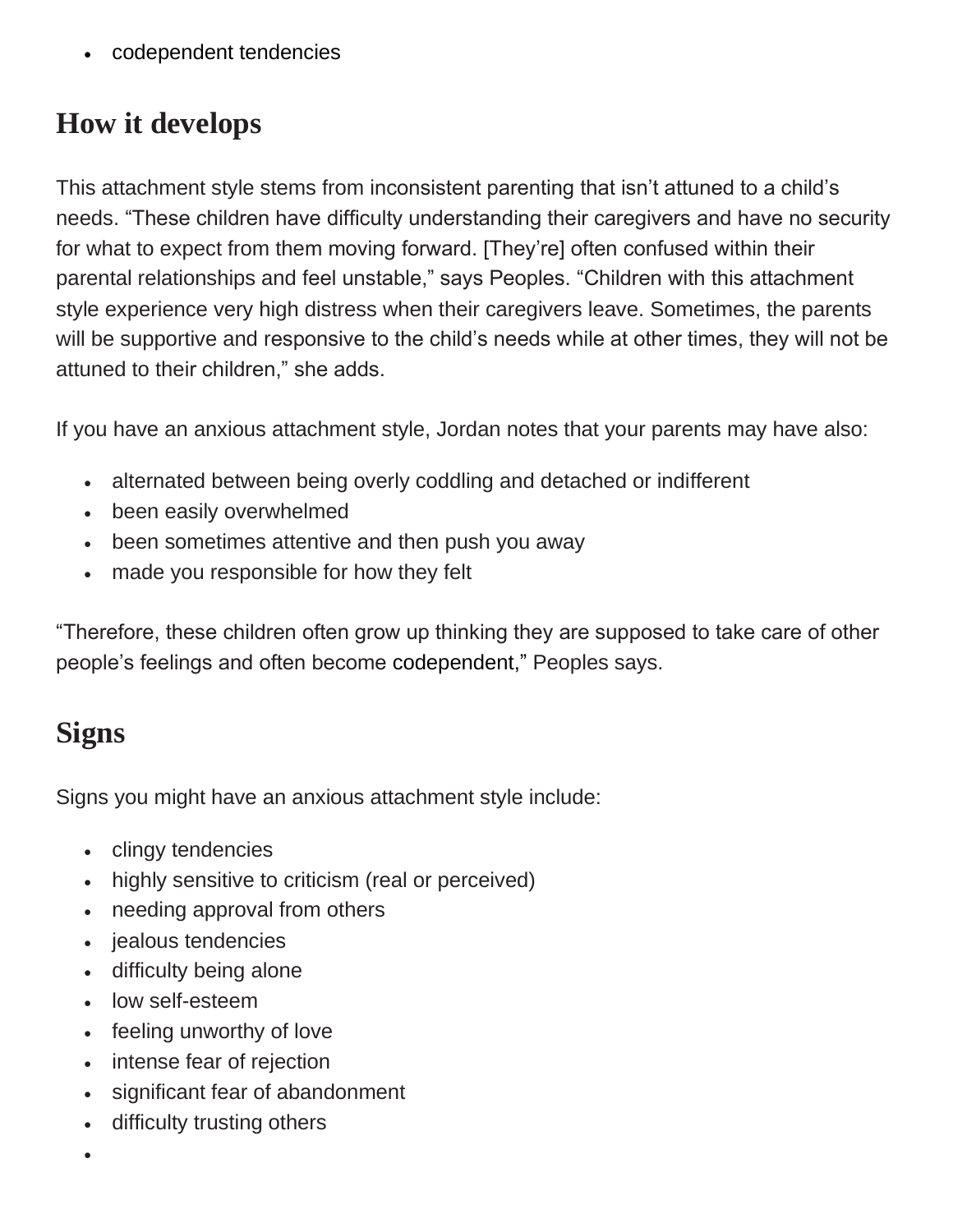### **How it manifests in relationships**

According to Peoples, people with anxious attachment styles usually feel unworthy of love and need constant reassurance from their partners. "They often blame themselves for challenges in the relationship and can exhibit frequent and intense jealousy or distrust due to poor self-esteem," she says. Ultimately, there's a deep-rooted fear of being abandoned, rejected, or alone. And those fears typically express themselves in these ways.

# **4. What's a disorganized attachment style?**

"Anxious-disorganized attachment is defined as having extremely inconsistent behavior and difficulty trusting others," says Peoples.

#### **How it develops**

The most common causes of a disorganized attachment style are [childhood trauma,](https://psychcentral.com/blog/how-childhood-trauma-affects-adult-relationships) neglect, or abuse. Fear of their parents (their sense of safety) is also present. Children with this attachment style may seem confused. "Caregivers are inconsistent and are often seen as sources of comfort and fear by their children, which leads to their disorganized behaviors," explains Peoples.

#### **Signs**

Signs of a disorganized attachment style include:

- fear of rejection
- inability to regulate emotions
- contradictory behaviors
- high levels of anxiety
- difficulty trusting others
- signs of both avoidant and anxious attachment styles

Jordan notes that this type is also associated with mental health conditions in adulthood, including:

• mood disorders